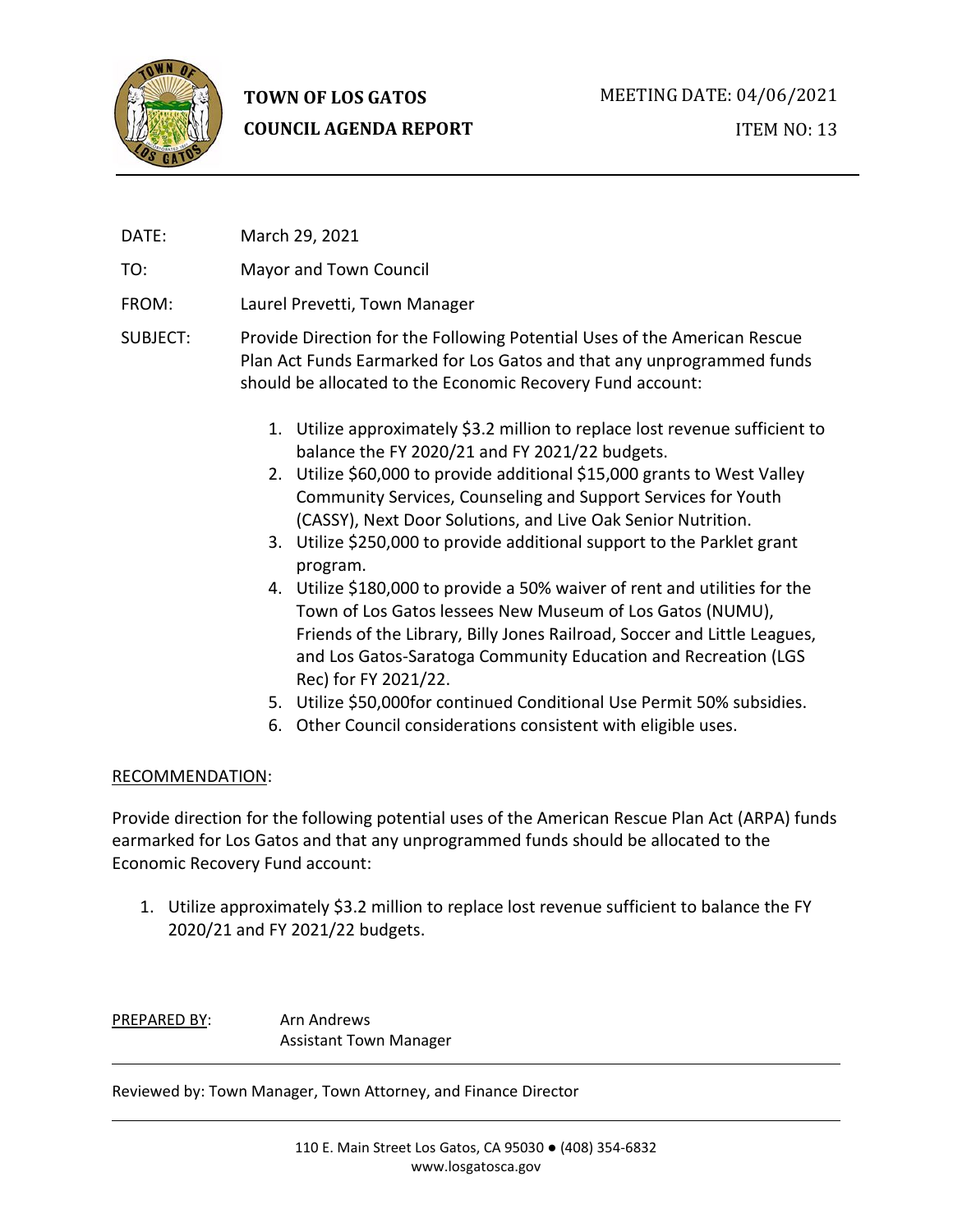#### RECOMMENDATION (continued):

- 2. Utilize \$60,000 to provide additional \$15,000 grants to West Valley Community Services, Counseling and Support Services for Youth (CASSY), Next Door Solutions, and Live Oak Senior Nutrition.
- 3. Utilize \$250,000 to provide additional support to the Parklet grant program.
- 4. Utilize \$180,000 to provide a 50% waiver of rent and utilities for the Town of Los Gatos lessees New Museum of Los Gatos (NUMU), Friends of the Library, Billy Jones Railroad, Soccer and Little Leagues, and Los Gatos-Saratoga Community Education and Recreation (LGS Rec) for FY 2021/22.
- 5. Utilize \$50,000for continued Conditional Use Permit 50% subsidies.
- 6. Other Council considerations consistent with eligible uses.

#### BACKGROUND:

On March 11, 2021, the American Rescue Plan Act (ARPA) was signed into law by President Biden. The \$1.9 trillion package (the Act) provides financial aid to families, governments, businesses, schools, non-profits and others impacted by the COVID-19 public health crisis. Of the \$1.9 trillion, \$350 billion is being directed toward state and local governments. All 19,000 municipal governments are entitled to a direct, non-competitive federal formula grant from the U.S. Treasury Department. The portion allocated to cities, towns, and villages totals \$65.1 billion of which \$19.5 billion is obligated toward cities with less than 50,000 residents. On March 10, 2021, the Mayor received notification from Congressional Representative Eshoo's Office that Los Gatos will receive \$5,688,630 based on a modified version of the Community Development Block Grant formula.

Receipt and use of the ARPA funds were established within the Act and potentially subject to future clarification and revision. To date, the Act establishes that the U.S. Treasury is required to pay the first tranche to states, counties, and entitlement communities no later than 60-days after enactment (March 11), and the second payment no earlier than 12 months after the first payment. States will have 30 days to distribute funds to nonentitlement communities (e.g., Los Gatos) based on population, with potential for up to three extension requests by a State. All Fiscal Recovery Funds will remain available until December 31, 2024.

Specifically, Section 603. *CORONAVIRUS LOCAL FISCAL RECOCERY FUND* of the Act identified four eligible uses for funding, as follows:

*(A) to respond to the public health emergency with respect to the Coronavirus Disease 2019 (COVID–19) or its negative economic impacts, including assistance to households, small businesses, and nonprofits, or aid to impacted industries such as tourism, travel, and hospitality;*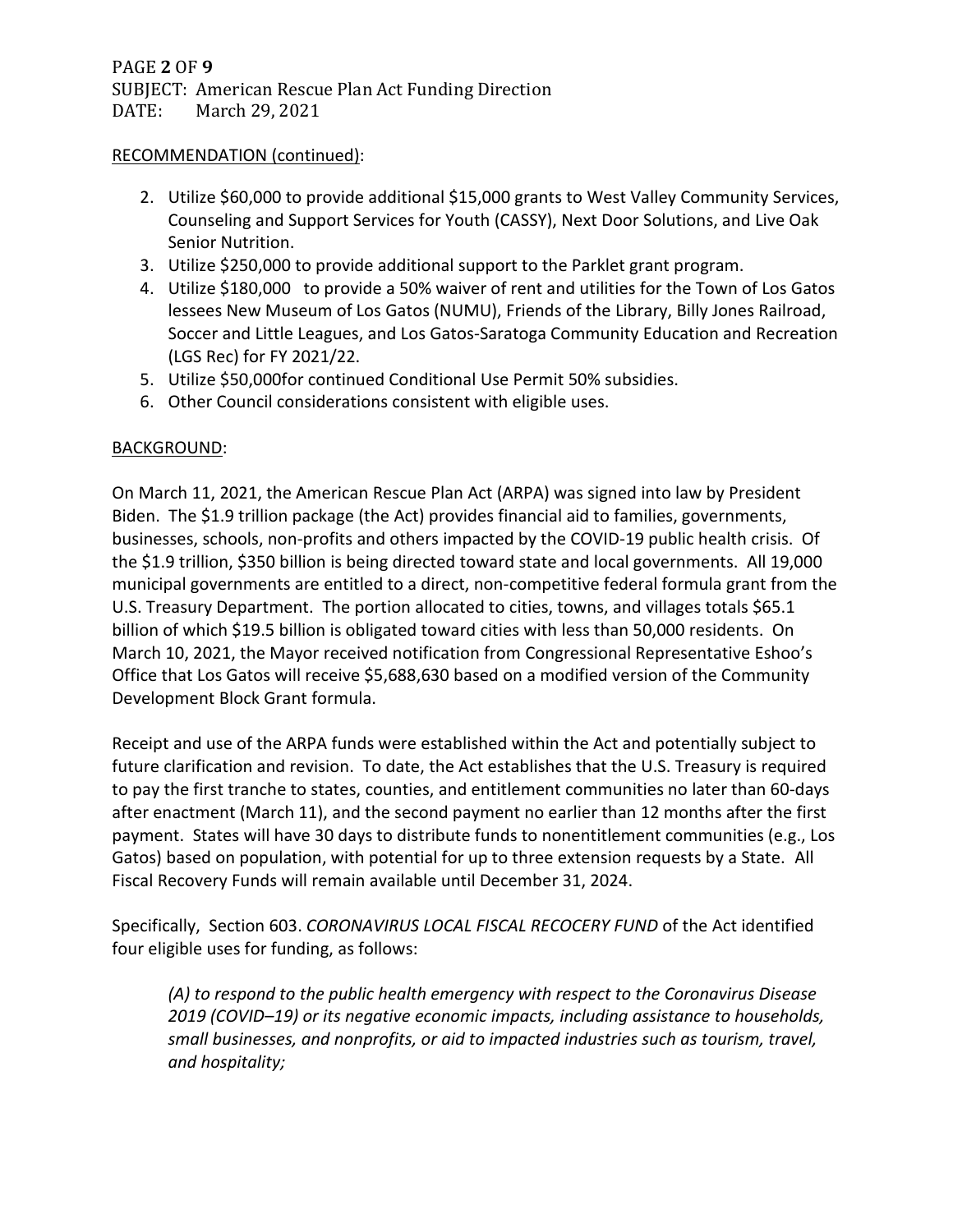#### BACKGROUND (continued):

*(B) to respond to workers performing essential work during the COVID–19 public health emergency by providing premium pay to eligible workers of the metropolitan city, nonentitlement unit of local government, or county that are performing such essential work, or by providing grants to eligible employers that have eligible workers who perform essential work;*

*(C) for the provision of government services to the extent of the reduction in revenue of such metropolitan city, nonentitlement unit of local government, or county due to the COVID–19 public health emergency relative to revenues collected in the most recent full fiscal year of the metropolitan city, nonentitlement unit of local government, or county prior to the emergency; or*

*(D) to make necessary investments in water, sewer, or broadband infrastructure.*

The Act also identified the following two ineligible uses:

- *(A) No state, metropolitan city, nonentitlement unit of local government, or county may use funds made available under this section for deposit into any pension fund.*
- *(B) Cannot be used to either directly or indirectly offset a reduction in the net tax revenue resulting from a change in law, regulation, or administrative interpretation during the covered period of March 3, 2021 to the end of the fiscal year in which the local government last uses these funds, that reduces any tax (by providing for a reduction in a rate, a rebate, a deduction, a credit, or otherwise) or delays the imposition of any tax or tax increase.*

#### DISCUSSION:

Staff has identified eligible ARPA uses for Council consideration that are consistent with the intent of the Act, in alignment with previous Council guidance, or both. In addition, the staff recommendation considers the multiple needs of the Los Gatos community in terms of equitable continuation of Town services, business support, and assistance to local nonprofits. The Council need not program all of the dollars on April 6<sup>th</sup>. Staff recommends that any unprogrammed funds should be allocated to the Economic Recovery Fund account.

*(A) to respond to the public health emergency with respect to the Coronavirus Disease 2019 (COVID–19) or its negative economic impacts, including assistance to households, small businesses, and nonprofits, or aid to impacted industries such as tourism, travel, and hospitality;*

Following is a listing of previous Council actions which align with this eligibility section. Council could consider expanding on previous monetary relief efforts to businesses and nonprofits.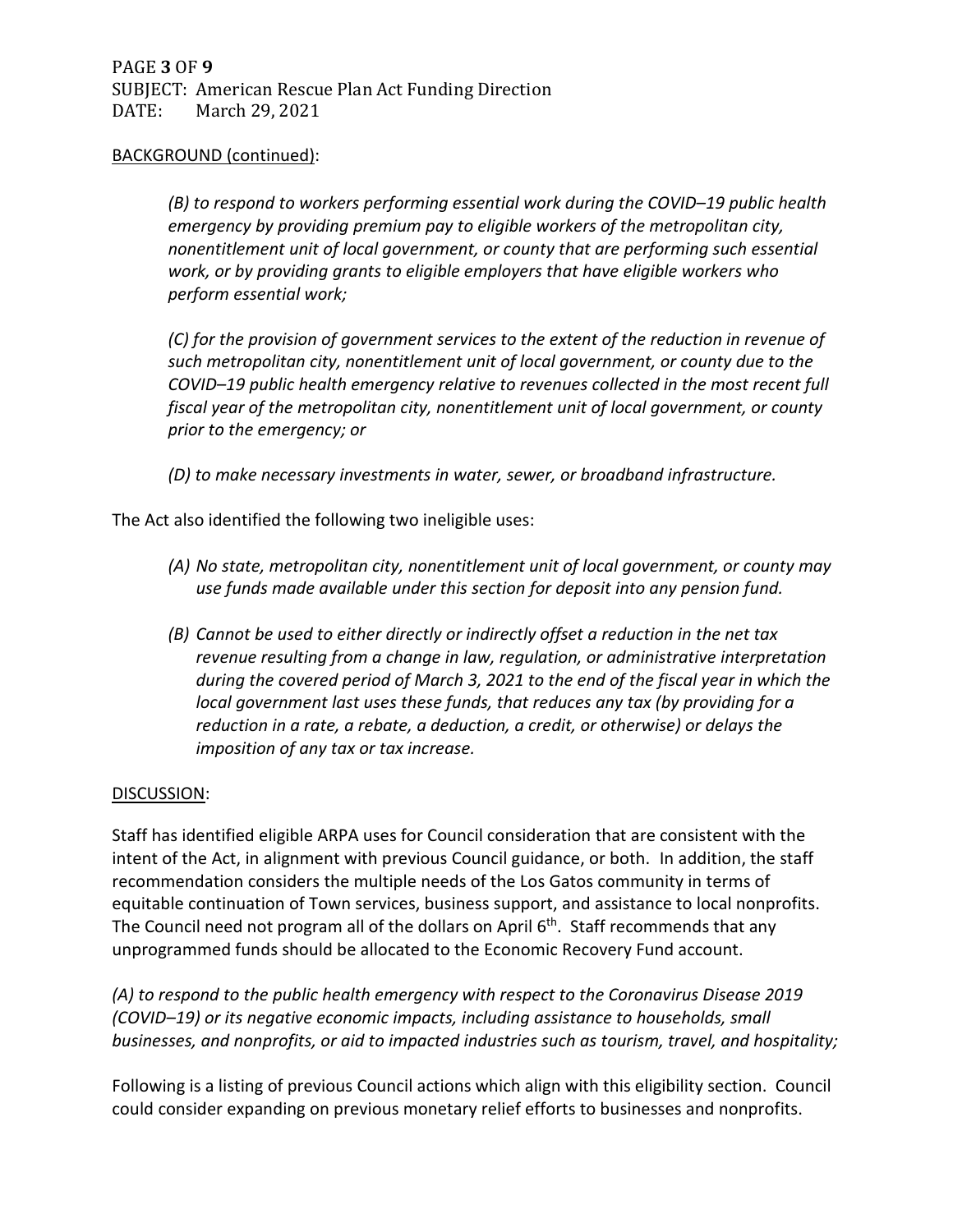#### DISCUSSION (continued):

- On April 7, 2020, the Town Council authorized additional funding to several annual grant recipients to enhance resources devoted to individuals and families that may be experiencing financial hardship, lack of food access, mental health challenges, domestic violence, and/or other effects associated with the COVID-19 pandemic and related Public Health Orders requiring sheltering in place. Specifically, additional \$10,000 grants were provided to West Valley Community Services, Counseling and Support Services for Youth (CASSY), Next Door Solutions, and Live Oak Senior Nutrition for a total of \$40,000.
- On April 21, 2020, the Town Council authorized waiver of rent and utilities for the Town of Los Gatos lessees New Museum of Los Gatos (NUMU), Friends of the Library, Billy Jones Railroad, Soccer and Little Leagues, and Los Gatos-Saratoga Community Education and Recreation (LGS Rec) for the duration of the Santa Clara County shelter-in-place order due to significant business disruption.
- May November, the Town Manager through her emergency proclamation authorization funded \$6,475 toward deep COVID cleaning for the LG Methodist Church Shower Ministry to maintain weekly showers for the Homeless.
- On May 26, 2020, the Town Council held a special meeting to discuss opportunities that could provide support to the business community through Community Vitality and Economic Recovery initiatives. An Economic Recovery Resolution was drafted and adopted (6/2/2020) to provide the implementation of a pop-up parklet program, land use permit and process streamlining opportunities, and reduced fees including the absorption by the Town of 50% of all Conditional Use Permit fees for the period of one year.
- June 2020, the Town Manager through her emergency proclamation authorization funded \$2,800 toward protein purchases for House of Hope food pantry.
- On June 8, 2020, the Town Council authorized the Town Manager to expend up to \$750,000 for the creation and deployment of temporary parklets for businesses to leverage outdoor space due to public health orders.
- On September 15, 2020, the Town Council authorized the expenditure of approximately \$150,000 for the Los Gatos Chamber of Commerce proposal to install holiday light displays to enhance the desirability of the Town as a shopping destination during COVID-19.
- On October 6, 2020, the Town Council approved the continuation of the Economic Recovery parklet program (temporary with krail) through March of 2021, adopted a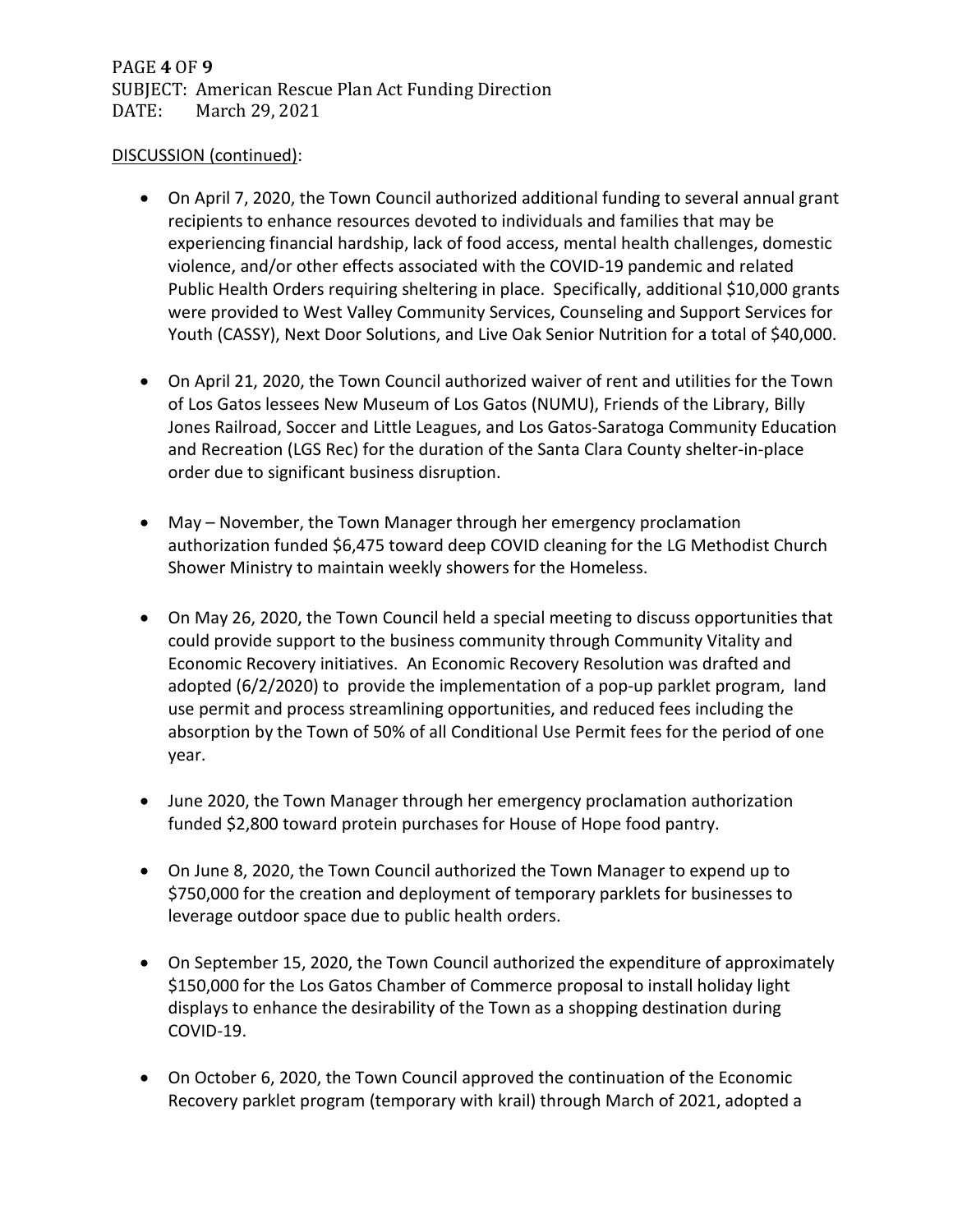#### DISCUSSION (continued):

grant match program for businesses who make ADA accommodations to these temporary parklets, extended the duration of the pilot parklet program (adopted in February of 2019) to a semi-permanent timeframe with no set end date, and directed staff to return to Council in January 2021 with a semi-permanent parklet incentive program. For the Council's reference, krail rental remains an ongoing cost at the rate of \$10,000 per month.

• On January 19, 2021, the Town Council approved: continued rent forgiveness for Town owned properties; business license forgiveness for specific commercial sectors during Q1; \$10,000 grants toward construction of semi-permanent parklets built in public rightof-way; the purchase a set of "pre-approved" parklet architecture plans and subsidy of the engineering costs for the parklets; the absorption of Town parklet application fees; the expenditure of \$2,500 for mask signage; an additional \$35,000 to complete the Chamber of Commerce's Holiday Light display; and extended the Economic Recovery Resolution through December 2021 including the absorption of 50% of Conditional Use Permit fees. The 50% of the fees absorbed by the Town are being paid for out of the Economic Recovery Fund.

Staff recommends that the Council increase the semi-permanent parklet subsidy to \$20,000 and clarify that each subsidy is per business. The original calculation by staff was a maximum of 30 businesses building parklets at \$10,000 per business, for a total of \$300,000, allocated from the Economic Recovery Fund on January 19, 2021.

After meeting with the businesses and understanding their intentions a bit more, staff estimates that approximately 15 businesses have serious interest in building approximately 12 parklets at this time. The interest may increase as parklets are built and recovery for the businesses gain momentum; however, staff does not believe the request will go beyond 20 total parklets for all of downtown. As noted above, some of these may be multi-business parklets thus the total business interest and grant allocation may reach 25 businesses.

During meetings with the businesses, it is understood that the parklet cost are about \$20,000 for design and engineering, and \$40,000 for buildout, for a basic two-parking stall parklet. With the Council direction in January, Town staff has secured architecture plans for a basic two stall pre-approved parklet and bought down the engineering fees so that the cost per business for design and engineering is now \$3,900, instead of approximately \$20,000. If the interest in the semi-permanent parklet program extends beyond ten parklets, staff will need additional funds to subsidize the engineering fees for the remaining parklets. Assuming 20 parklets maximum, an additional \$250,000 would be necessary to support a \$20,000 grant for 25 businesses, and the additional consultant costs for the pre-approved plans and reduced engineering fees.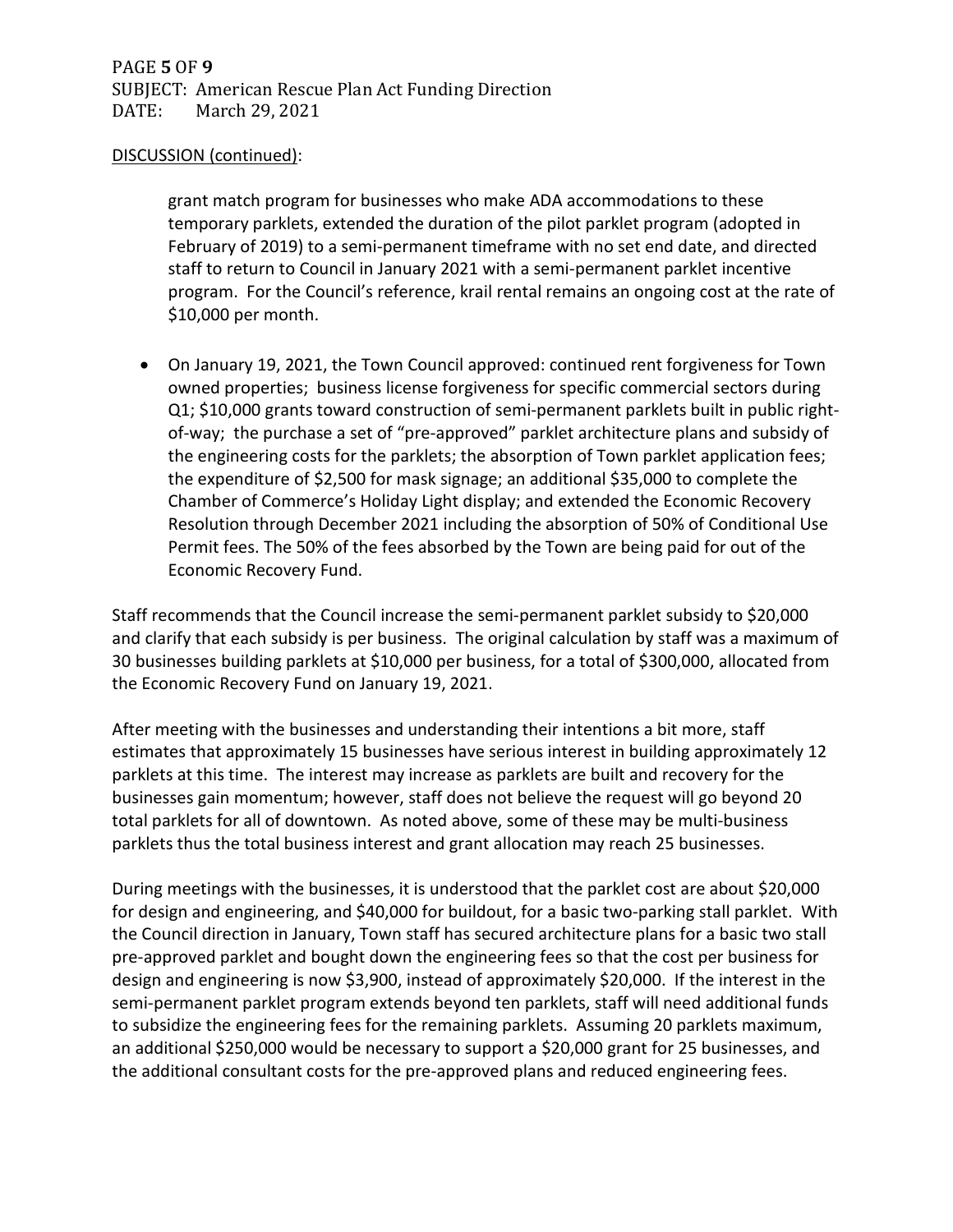PAGE **6** OF **9** SUBJECT: American Rescue Plan Act Funding Direction<br>DATE: March 29, 2021 March 29, 2021

#### DISCUSSION (continued):

In addition to the aforementioned parklet costs, if Council were to consider providing 50% rent relief for all Town tenants for FY 2021/22, and offer one-time \$15,000 additional grants to the Town's four annual grant recipients these items would total \$180,000 and \$60,000 respectively.

*(C) for the provision of government services to the extent of the reduction in revenue of such metropolitan city, nonentitlement unit of local government, or county due to the COVID–19 public health emergency relative to revenues collected in the most recent full fiscal year of the metropolitan city, nonentitlement unit of local government, or county prior to the emergency; or*

The impacts to economically sensitive Town revenues associated with public health measures to mitigate the spread of COVID-19 have been well documented.

On January 21, 2020, the Town Council received the following initial Five-Year Forecast which became the basis of Strategic Priority planning and budgetary considerations. The development of that original forecast did not anticipate the unforeseen economic impacts associated with the local, national, and global effects of COVID-19.

| <b>Original 5 Year Forecast</b> | 2020/21                 | 2021/22                 | 2022/23                 | 2023/24                 | 2024/25                 |
|---------------------------------|-------------------------|-------------------------|-------------------------|-------------------------|-------------------------|
| "Base Case"                     | <b>Forecast</b><br>(SM) | <b>Forecast</b><br>(SM) | <b>Forecast</b><br>(SM) | <b>Forecast</b><br>(ŚM) | <b>Forecast</b><br>(SM) |
| <b>Original Surplus/Deficit</b> | \$0.5                   | \$1.7                   | \$1.6                   | \$2.3                   | \$3.1                   |

On May 19, 2020, staff presented an updated Five-Year Forecast and the Proposed Operating Budget which included significant revisions to growth projections for the Town's primary revenues of property tax, sales tax, and transient occupancy tax (TOT). The net result of these revenue changes alone accounted for a \$1.8 million swing from the original FY 2020/21 base case revenue projections and an additional \$2.6 million revenue reduction in FY 2021/22 relative to the base case projection.

|                                             | 2020/21        | 2021/22        |  |
|---------------------------------------------|----------------|----------------|--|
| <b>Net Changes in Revenues to Base Case</b> | Forecast (\$M) | Forecast (\$M) |  |
| Sales Tax                                   | (50.98)        | (51.02)        |  |
| <b>MuniServices COVID-19 Scenario</b>       |                |                |  |
| <b>TOT</b>                                  | (50.4)         | (50.1)         |  |
| <b>Shock Scenario</b>                       |                |                |  |
| <b>Property Tax</b>                         | (50.4)         | (51.5)         |  |
| Slow/No Growth Scenario                     |                |                |  |
| <b>Totals</b>                               | (51.78)        | (\$2.62)       |  |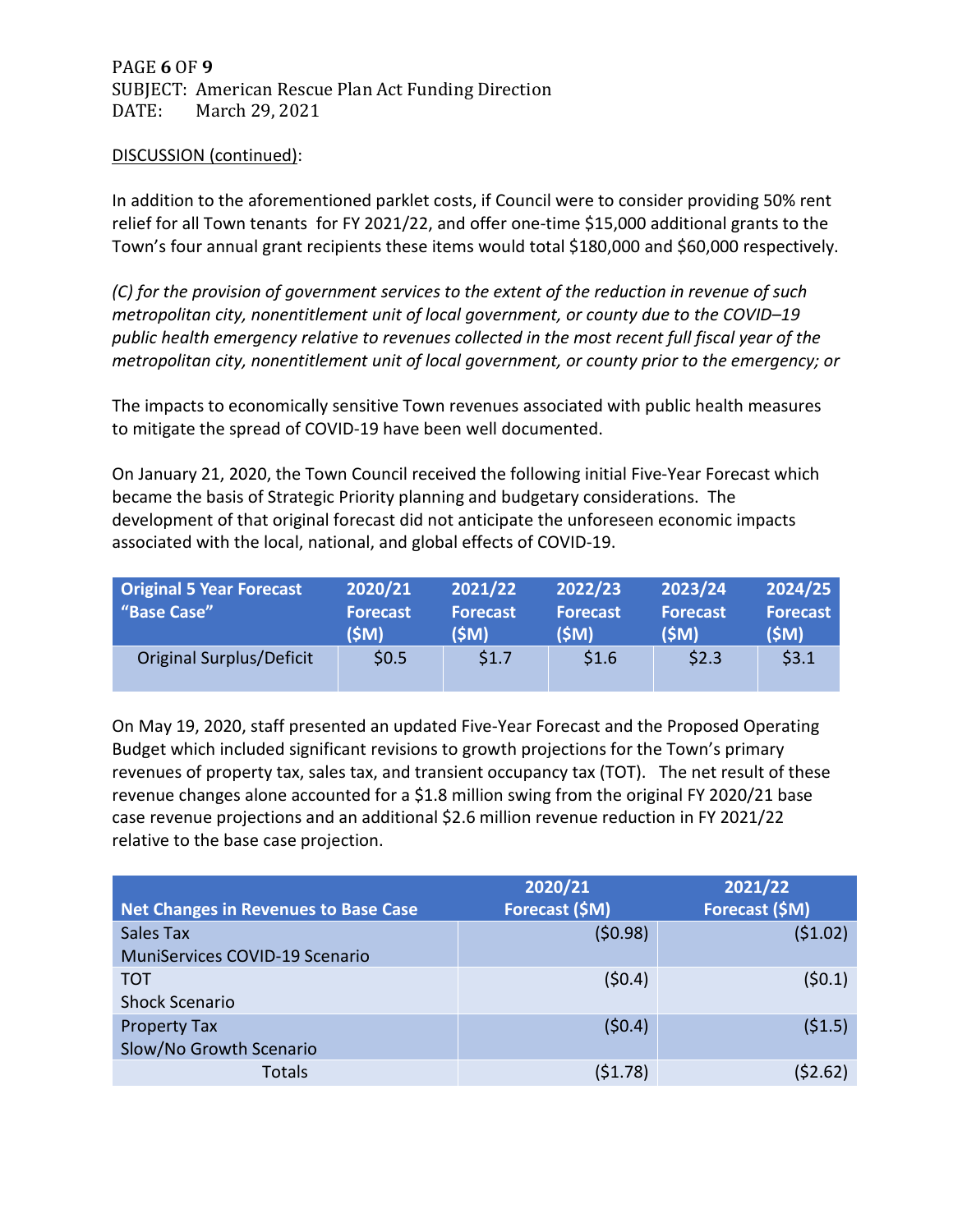## PAGE **7** OF **9** SUBJECT: American Rescue Plan Act Funding Direction<br>DATE: March 29, 2021 March 29, 2021

#### DISCUSSION (continued):

Base Case

Modest Growth

The combined effects of changing these budget assumptions in conjunction with others is illustrated in the following updated Five-year Forecast.

| Updated COVID-19<br><b>Effects Scenario</b> | 2020/21<br><b>Forecast</b><br>(SM) | 2021/22<br><b>Forecast</b><br>(SM) | 2022/23<br><b>Forecast</b><br>(SM) | 2023/24<br><b>Forecast</b><br>(SM) | 2024/25<br><b>Forecast</b><br>(SM) |
|---------------------------------------------|------------------------------------|------------------------------------|------------------------------------|------------------------------------|------------------------------------|
| Surplus/Deficit                             | \$0.0\$                            | \$0.0\$                            | (50.6)                             | (50.1)                             | (50.7)                             |

The total Five-Year Forecast revisions resulted in an initial estimate of \$9.2 million in total surpluses through FY 2024/25 ultimately becoming \$1.4 million in deficits through FY 2024/25, for a total Forecast period reduction of \$10.6 million

On February 16, 2021, staff provided the following Mid-Year Budget and Five-Year Financial Forecast which illustrate the continued degradation in the Town's primary revenue sources due to impacts from COVID-19.

|                                 |                | <b>Revenues</b>                     |             |                                     | <b>Expenses</b>                    |  |                                     | <b>Variance FY</b><br>2020/21 Budget vs.<br>FY 2020/21<br><b>Estimate</b> |  |  |
|---------------------------------|----------------|-------------------------------------|-------------|-------------------------------------|------------------------------------|--|-------------------------------------|---------------------------------------------------------------------------|--|--|
| <b>Total General</b><br>Fund    | ( \$2,603,789) |                                     | \$1,565,612 |                                     | (51, 232, 566)                     |  |                                     |                                                                           |  |  |
| <b>Scenario Surplus/Deficit</b> |                | 2021/22<br><b>Forecast</b><br>(\$M) |             | 2022/23<br><b>Forecast</b><br>(\$M) | 2023/24<br><b>Forecast</b><br>(SM) |  | 2024/25<br><b>Forecast</b><br>(\$M) | 2025/26<br><b>Forecast</b><br>(\$M)                                       |  |  |

The Mid-Year Budget currently estimates a \$1,232,566 deficit of revenues over expenditures at year end and the current Five-Year Forecast is projecting a \$2.0 million dollar deficit in FY 2021/22.

 $(52.0)$   $(50.4)$   $50.0$   $50.2$   $50.3$ 

Staff recommends that \$1.2 million be put toward closing the FY 2020/21 budget gap of \$1.2 million and \$2.0 million towards closing the anticipated FY 2021/22 budget gap, for a total of \$3.2 million. These estimates were based upon mid-year budget projections and as such are highly subject to change based upon final close of FY 20/21 actuals and the final approval of the FY 2021/22 proposed operating and capital budget.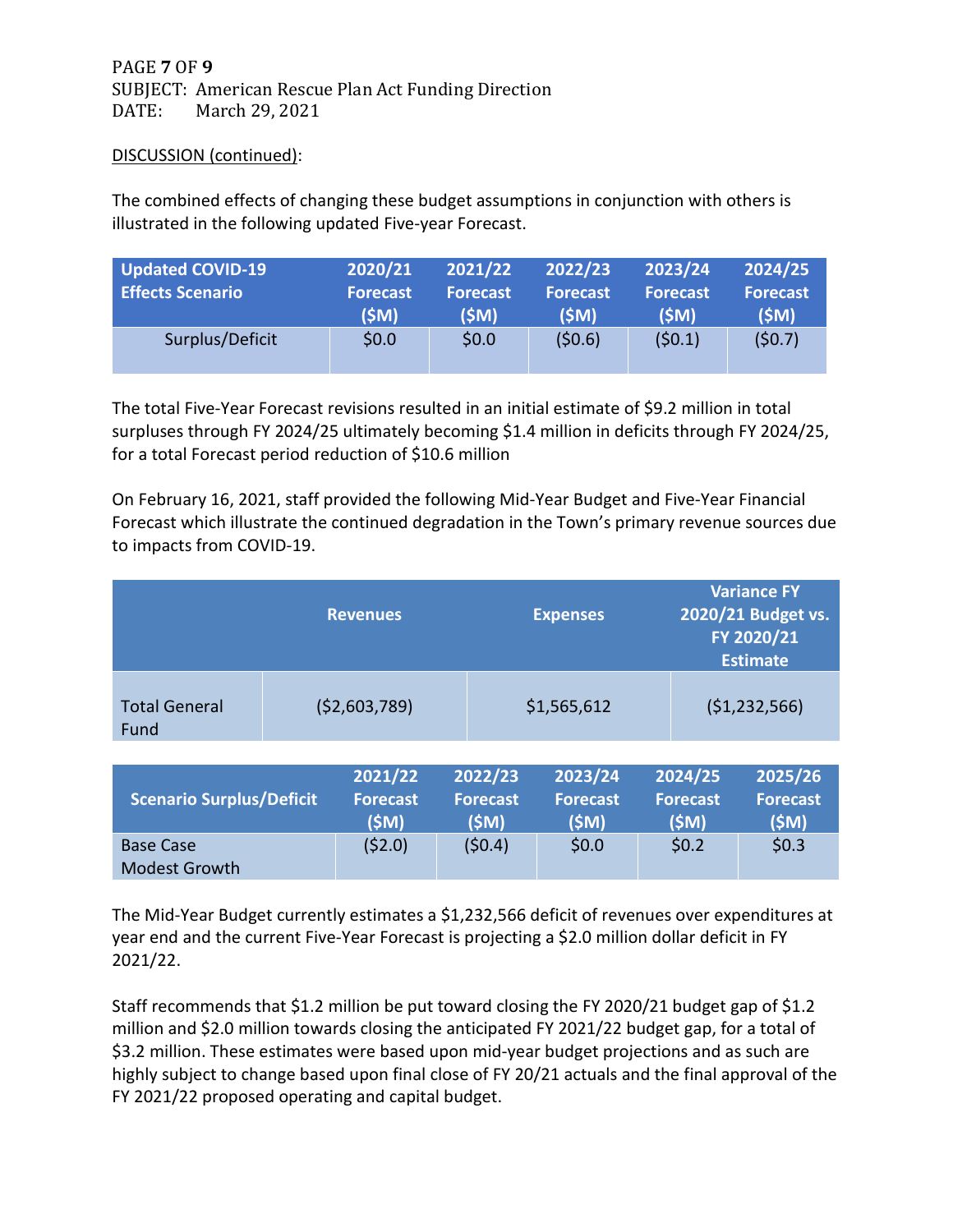# PAGE **8** OF **9** SUBJECT: American Rescue Plan Act Funding Direction<br>DATE: March 29, 2021 March 29, 2021

#### DISCUSSION (continued):

#### *(D) to make necessary investments in water, sewer, or broadband infrastructure.*

The Town recently completed an analysis of stormwater system deficiencies which identifies between \$10M and \$18M in specific project needs across multiple projects ranging in individual estimated costs of between \$100,000 and \$5,000,000. Should the Council wish to allocate funds for capital work in this area, staff would include a recommendation for a project sized to the available funds in the annual Capital Improvement Program Budget. Small projects would correct issues of repetitive localized ponding, for example at the corner of Shannon Road and Short Road, by modifying the storm inlet and road contour. Larger projects would address areas where a storm drain is not present or insufficient for the flow, for example along Los Gatos Almaden Road where stormwater releases overland onto adjacent properties.

#### CONCLUSION:

The American Rescue Plan Act has been established to help local governments sustain during the unprecedented impacts of COVID-19 and continue to provide opportunities to support businesses and nonprofits. Staff recommends that Council provide direction on the following eligible ARPA funding allocations and that any unprogrammed funds should be allocated to the Economic Recovery Fund account:

- 1. Utilize approximately \$3.2 million to replace lost revenue sufficient to balance the FY 2020/21 and FY 2021/22 budgets.
- 2. Utilize \$60,000 to provide additional \$15,000 grants to West Valley Community Services, Counseling and Support Services for Youth (CASSY), Next Door Solutions, and Live Oak Senior Nutrition.
- 3. Utilize \$250,000 to provide additional support to the Parklet grant program.
- 4. Utilize \$180,000 to provide a 50% waiver of rent and utilities for the Town of Los Gatos lessees New Museum of Los Gatos (NUMU), Friends of the Library, Billy Jones Railroad, Soccer and Little Leagues, and Los Gatos-Saratoga Community Education and Recreation (LGS Rec) for FY 2021/22.
- 5. Utilize \$50,000for continued CUP 50% subsidies.
- 6. Other Council considerations consistent with eligible uses.

#### COORDINATION:

This report was prepared in coordination with Economic Vitality, Finance, and Parks and Public Works.

#### PUBLIC COMMENT:

Attachment 1 contains public comments.